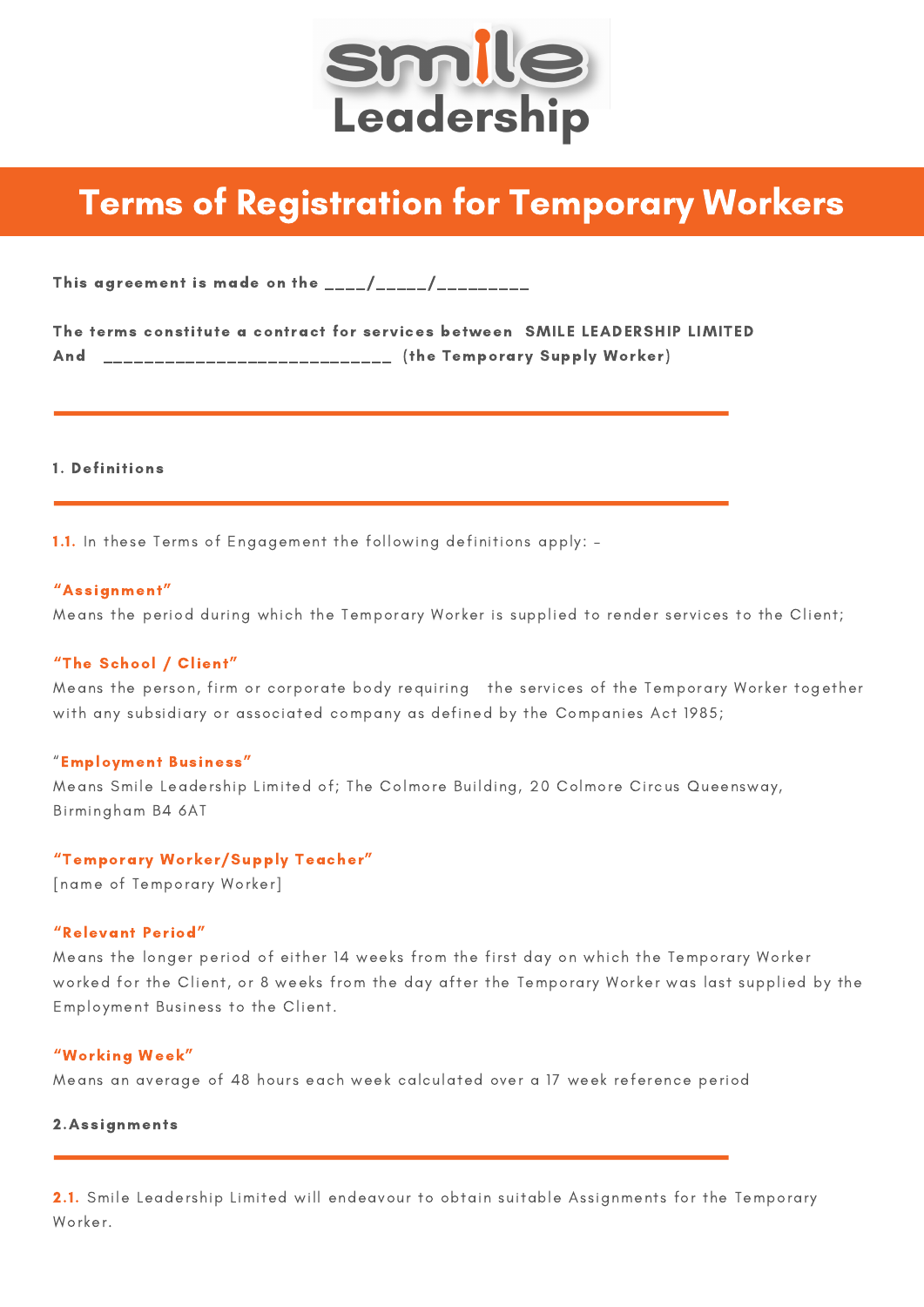2.2. Throughout the period of this contract the Temporary Worker will be working under a contract for services with Smile Leadership Limited. For the avoidance of doubt Smile Leadership Limited is not your employer and you are not our employee.

2.3. The Temporary Worker acknowledges that specific legislation governing the tax treatment of Temporary Workers assigned by employment agencies requires his/her earnings to be subject to direct deduction of income tax and National Insurance contributions under PAYE regulations as if he/she were an employee.

## 3. Acknowledgements

3.1. The Temporary Worker acknowledges that there may be periods when no suitable work is available and agrees that his/her suitability for a particular Assignment or School shall be determined solely by Smile Leadership Limited and (b) that Smile Leadership Limited shall incur no liability to the Temporary Worker if it fails to offer a suitable (or any) Assignment.

# 4. Rates of Pay

4.1. Smile Leadership Limited shall pay the Temporary Worker weekly in arrears the rate specified in the relevant Assignment Confirmation calculated at 1/195 of an annual salary which includes payment for school holidays (whether or not Smile Leadership Limited received payment from the Client in respect of such work) and shall deduct all applicable taxes (including any national insurance contributions) required by law including specific legislation governing the tax treatment of workers assigned by employment businesses.

4.2. Subject to any statutory entitlement under the relevant legislation, the Temporary Worker is not entitled to receive payment under this Agreement for the time not spent actually working on Assignment, whether in respect of travelling to the Client's premises, lunch breaks, holidays, illness or for any other reason, unless otherwise agreed.

4.3. To the extent permitted by law, and without prejudice to any other legal remedy which Smile Leadership Limited may have, the Temporary Worker hereby consents to the deduction from any sums owed by Smile Leadership Limited to the Temporary Worker under this Agreement from time to time, any sums owed from time to time by the Temporary Worker to Smile Leadership Limited (which may include any overpayment by Smile Leadership Limited to the Temporary Worker and the recovery of any costs incurred by Smile Leadership Limited as a result of a breach of this agreement by the Temporary Worker).

4.4. The Temporary Worker's basic rate of pay (as notified to the Temporary Worker either verbally or in writing) includes an additional element of holiday pay. This additional holiday pay represents 12.07% of the Gross Temporary Worker's hourly/daily rate of pay. Each pay period Smile Leadership Limited withholds this amount (unless otherwise specified), this is then released upon request by the worker. This provides an element of pay when they have holiday. If a teachers assignment is terminated then any retained holiday pay is released to the worker.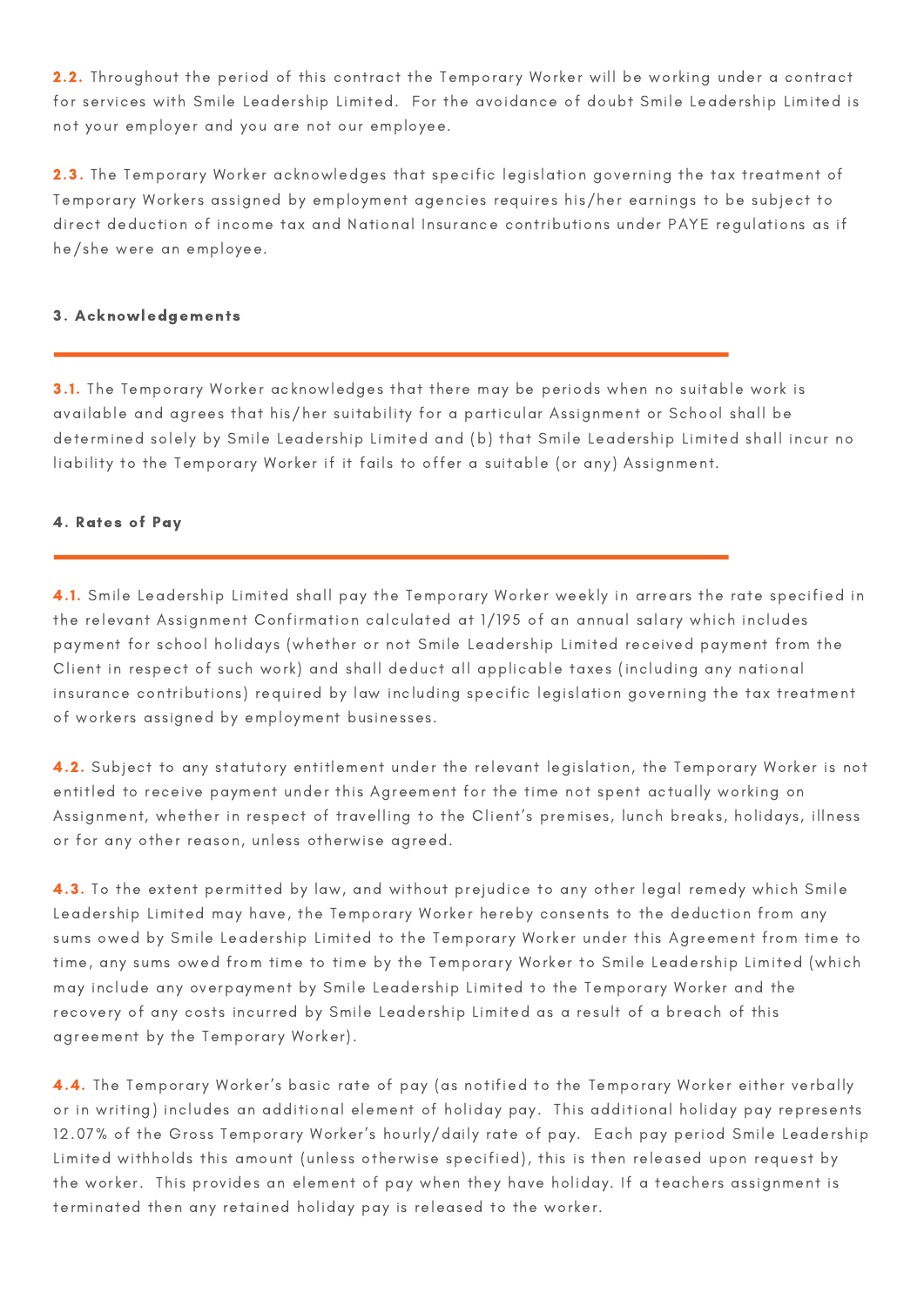#### 5. Timesheets

5.1. At the end of each week the Temporary Worker should ensure that an online or paper timesheet has been completed and signed by an authorised representative of the Client, confirming the number of hours/days worked by the Temporary Worker pursuant to the Assignment.

5.2. Failure to deliver a duly signed timesheet in accordance with clause 5.1 may result in a delay in payment to the Temporary Worker.

## 6. Unavailability for work

6.1. If the Temporary Worker is unable for any reason to work on an Assignment, he/she shall inform both the Client and Smile Leadership Limited as soon as possible and no later than 7.30a.m. on the first day of absence to enable alternative arrangements to be made.

## 7. Undertakings

7.1. The Temporary Worker undertakes to perform all Assignments to the best of his/her ability, confirms that all career information and details of professional and academic qualification supplied to Smile Leadership Limited are correct and undertakes to inform Smile Leadership Limited of any additional information that will affect any assignment.

7.2. If you have provided us with names of any person from whom we may seek a reference on your behalf, that such person is not a Relative unless you have otherwise informed us in writing.

7.3. The Temporary Worker confirms that he/she has no previous criminal convictions and that he/she will advise, Smile Leadership Limited immediately of any subsequent convictions arising during the Assignment.

## 8. Confidentiality

8.1. The Temporary Worker will not at any time divulge to any person, nor use for his/her own or other person's benefit, any information in relation to the Clients or Smile Leadership Limited employees, business affairs, transactions or finances.

8.2. Upon termination of each Assignment (or at any time during the relevant Assignment on request), the Temporary Worker shall deliver to the Client or Smile Leadership Limited (as appropriate) all books, documents, papers, materials and other property in whatever form belonging to or relating to the business of the Client or Smile Leadership Limited (as appropriate) which may then be in his/her possession or under his/her control.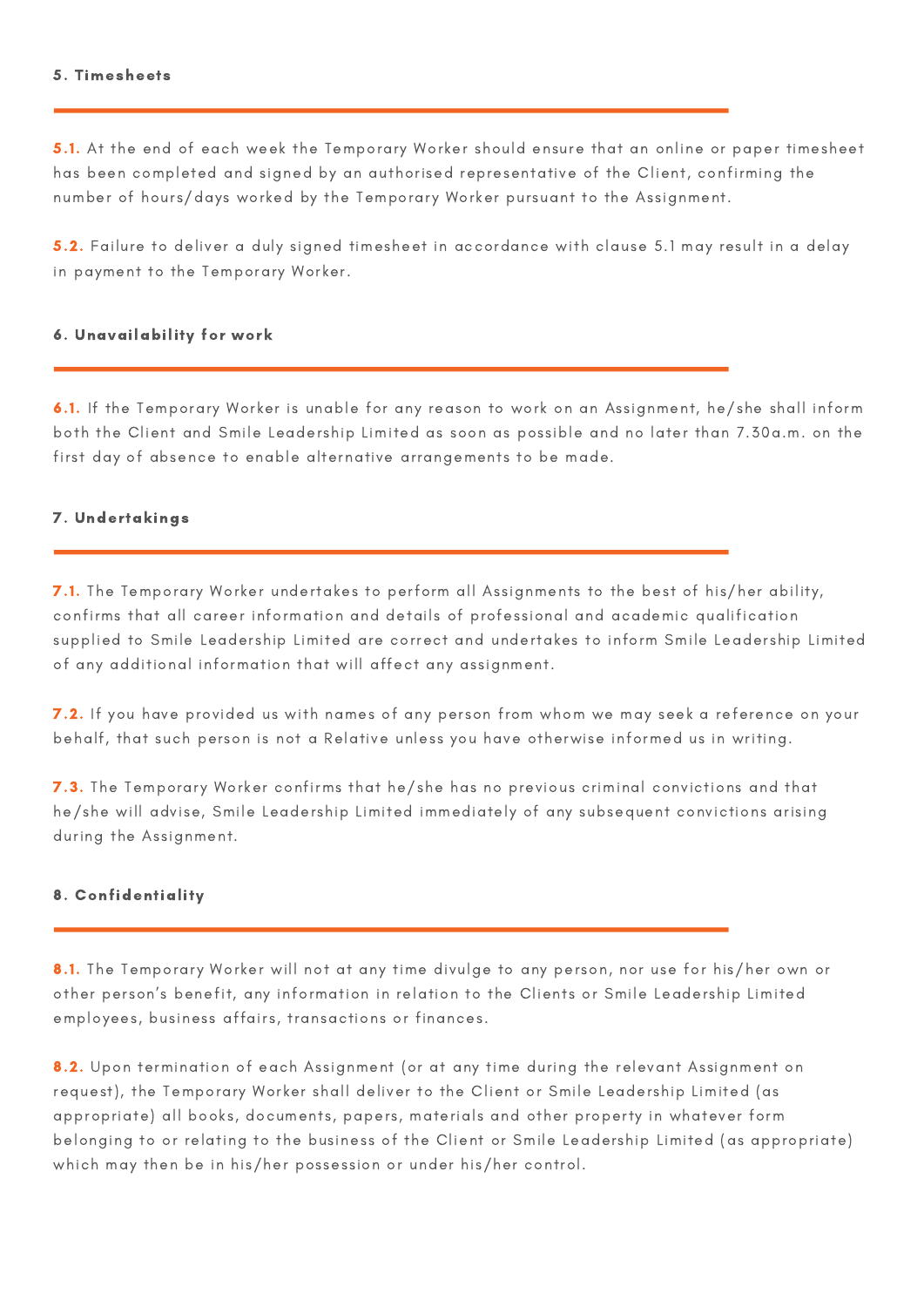## 9. Restriction

9.1. The Working Time Regulations 1998 provide that the Temporary Worker shall not work on an assignment with the School in excess of the working week unless he/she agrees in writing that this limit should not apply.

## 10. Termination

10.1. The Employment Business or the Client may terminate the Temporary Worker's Assignment at any time without prior notice or liability. We will endeavour to notify the Temporary Worker with as much notice as possible should their assignment be terminated for any reason.

10.2. The Temporary Worker may terminate an Assignment at any time without prior notice or liability, however we ask that as much notice is given as possible where the Temporary Worker is on a long term pre-agreed assignment.

10.3. If the Temporary Worker does not inform the Client or the Employment Business [in accordance with clause 6.1] should they be unable to attend work during the course of an assignment this will be treated as termination of the assignment by the Temporary Worker unless the Temporary Worker can show that exceptional circumstances prevented him or her from complying with clause 6.1.

10.4. If the Temporary Worker is absent during the course of an assignment and the contract has not been otherwise terminated under clauses 10.1, 10.2 or 10.3 above the employment business will be entitled to terminate the contract in accordance with clause 10.1 if the work to which the absent worker was assigned is no longer available for the Temporary Worker.

10.5. If the Temporary Worker does not report to the Employment Business to notify his/her availability for work for a period of three weeks, the Employment Business will forward his/her P45 to his/her last known address.

# 11 Withdrawal of Consent

11.1. The Temporary Worker may end this agreement by giving Smile Leadership Limited one months' notice in writing.

11.2. For the avoidance of doubt, any notice bringing this agreement to an end shall not be construed as termination by the Temporary Worker of an assignment with a School.

11.3. Upon expiry of the notice period set out in clause 10.1 the working week limit shall apply with immediate effect.

11.4. If the Temporary Worker has withdrawn consent to work in excess of the working week then the Temporary Worker must inform the School when they commence an assignment.